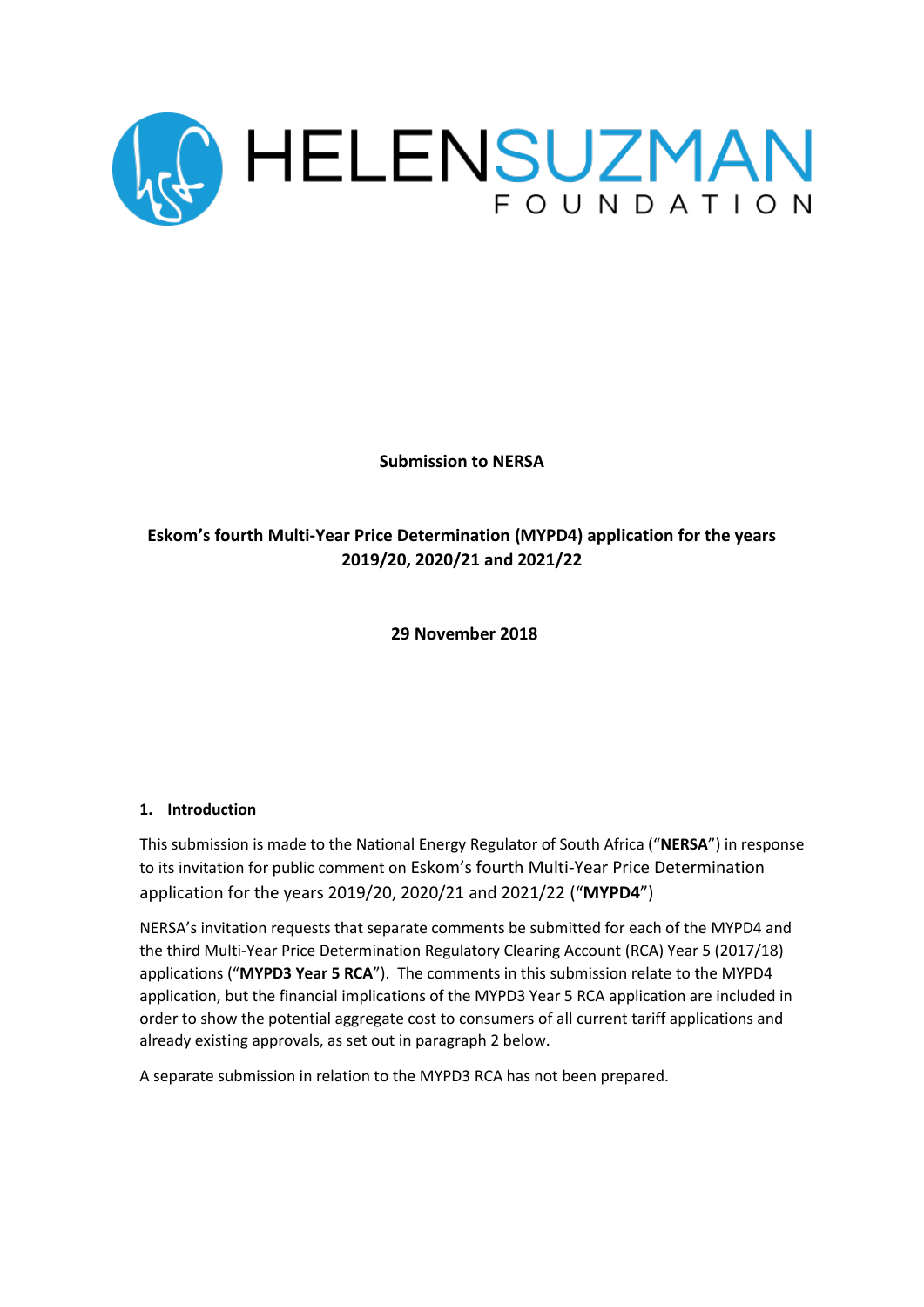## **2. Financial implications for consumers of the Eskom applications**

The aggregate increased amount payable by consumers is set out in the table immediately below, on the assumption that both the MYPD4 and MYPD3 Year 5 RCA applications are approved as requested (with 25% of the latter being recouped annually, from 2020/21 onwards). In order to complete the picture, the table also includes the already approved RCA application in relation to MYPD3 for Year 2 (2014/15), Year 3 (2015/16) and Year 4 (2016/17) ("**MYPD3 Years 2,3 and 4 RCA**").

|                                         | 2019/20   | 2020/21   | 2021/22   |
|-----------------------------------------|-----------|-----------|-----------|
| MYPD4 application                       | R219bn    | R252bn    | R291bn    |
| MYPD3 Year 5 RCA application            |           | R5.41bn   | R5.41bn   |
| MYPD3 Years 2,3 and 4 RCA as approved   | R8.173bn  | R8.173bn  | R8.173bn  |
| <b>Total Revenue</b>                    | R227.17bn | R265.58bn | R304.58bn |
| Percentage increase over preceding year | 19.56%    | 16.91%    | 14.68%    |

On the assumption that the tariff and RCA applications are approved as requested, this table shows that Eskom's total revenue in 2021/22 will amount to R304.58bn, up from R190bn in 2018/19. This represents an aggregate increase of no less than 60% over a three-year period and an average annual increase of 17%. Eskom's MYPD4 application mentions an annual increase of 15%, but that does not include any RCA reimbursements, which the consumer nevertheless has to pay in addition to any tariff increase.

## **3. Eskom's analysis of the economic impact of increased tariffs**

In its tariff application, Eskom's analysis of the effects of a tariff increase of 19% on the economy as a whole is the following:

- GDP is forecast to expand at an average rate of 2.0%  $y/y$ , which is 0.3 percentage points lower than the 2.3% y/y growth forecast in the baseline scenario (which assumes a 8% tariff increase); and
- total employment is expected to grow at an average rate of 0.9% y/y under a 19% tariff increase, compared to 1.2% y/y in the baseline scenario.

This analysis shows that high tariff increases have a negative impact on growth and employment, which would, in any event, have been a logical assumption.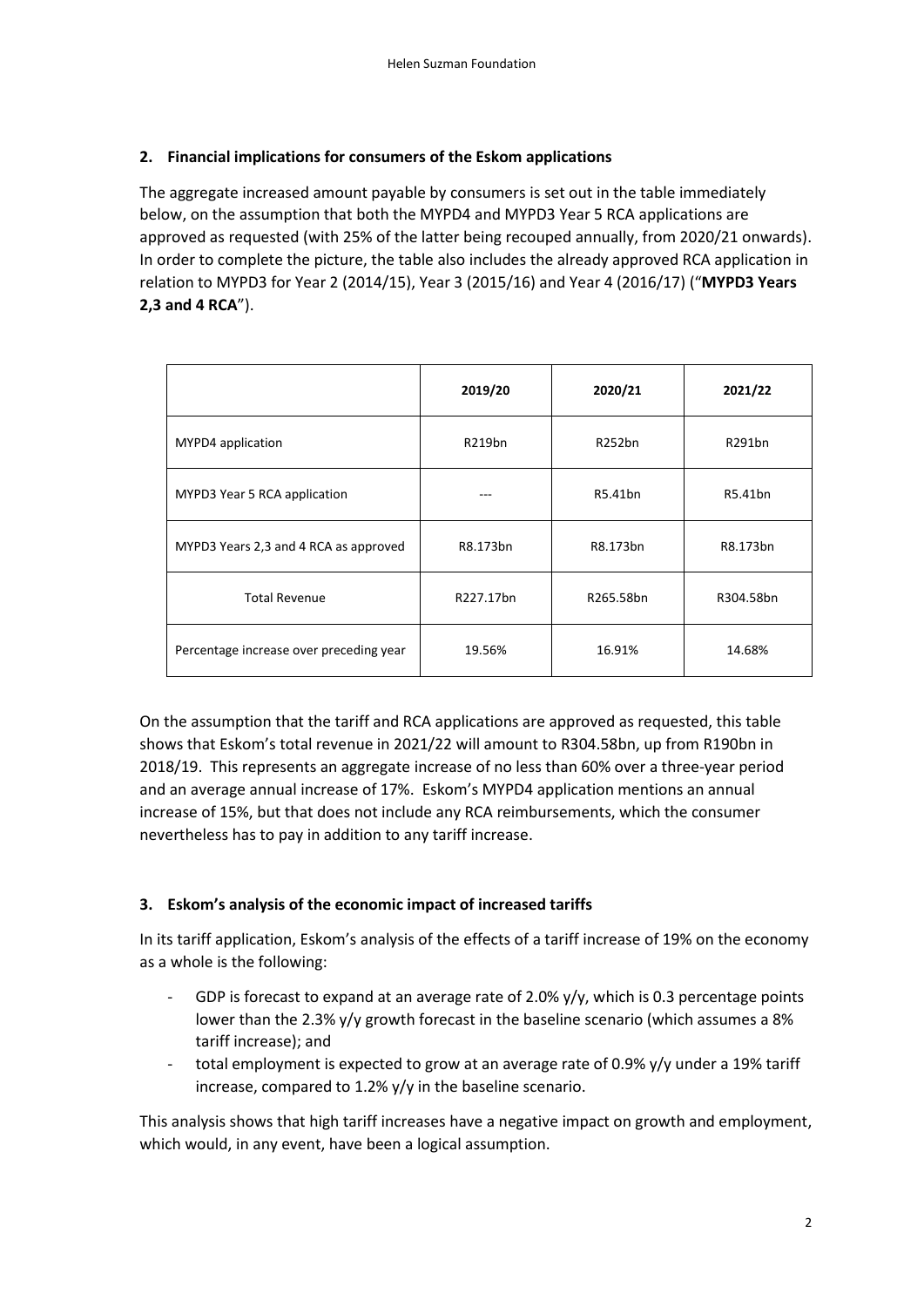The GDP assumptions in the economic report on which Eskom bases its comments<sup>1</sup> are 2.0% (2018), 2.2% (2019) and 3.0% (2020-30). However, the National Treasury's latest economic growth forecast is 0.7% for 2018, 1.7% for 2019 and 2.1% for 2020<sup>2</sup>. Eskom's GDP growth assumptions are therefore substantially higher than current forecasts. The report used by Eskom is dated 6 June 2017 and almost 18 months later, can now be considered to be out of date. South Africa is clearly in a worse economic situation than assumed in Eskom's analysis. If one nevertheless assumes that Eskom's study is correct in identifying that high tariff increases lead to lower growth and job creation, then those consequences will equally apply in a lower growth scenario. One hardly needs to be an economist to come to that conclusion.

In its application, Eskom even takes the view that it would be preferable for NERSA to grant Eskom the requested increase in tariffs to reduce the risk of a further sovereign downgrade being triggered by a much lower-than-required tariff, which would, according to Eskom, force Government to borrow more to plug the gap, at higher interest rates. NERSA and consumers are therefore being told that they risk further sovereign credit downgrades if Eskom doesn't get the tariff increases it has applied for. Quite apart from the causality in Eskom's argument being debatable, this kind of argument places NERSA in a situation where it is expected to second guess the effect of its tariff decision on South Africa's sovereign credit ratings. This places improper pressure on NERSA and is not appropriate in a tariff application.

Whilst Eskom's further argument that subsidised or artificially low electricity tariffs may lead to distortions in the economy is not discounted, we have a situation in South Africa where electricity demand has been stagnant for a decade, but where the cost of electricity is continuously increasing by leaps and bounds. This is in itself a highly abnormal situation which Eskom seems to be unable to recognise as such. No attention is paid in the economic report to potential distortions which such a continuing situation would cause to the economy.

#### **4. Major reasons for the tariff increases**

The major reasons why the requested increases in tariffs are so substantial, are:

- the ever-increasing cost of debt service (comprising interest payments and debt repayments);
- the increasing cost of primary energy; and
- electricity demand which has been stagnant for 10 years.

## **5. The cost of Eskom's debt service**

**.** 

The methodology applied in tariff applications does not include debt service as an item to be included in the calculations. Instead, the non-cashflow concepts of a return on assets and depreciation are used, and Eskom effectively applies these concepts to make provision for its debt service in the tariff formula.

*<sup>1</sup> The macroeconomic impacts of alternative scenarios to meet Eskom's five-year revenue requirement*, report prepared by Deloitte for Eskom Holdings SOC Ltd, 6 June 2017, p. 33.

<sup>2</sup> Medium Term Budget Policy Statement, 24 October 2018. The IMF forecast of October 2018 is 0.8% and 1.4% for 2018 and 2019, respectively. The Bureau of Economic Research at the University of Stellenbosch expects real GDP growth at 0.6% in 2018 and 1.5% in 2019.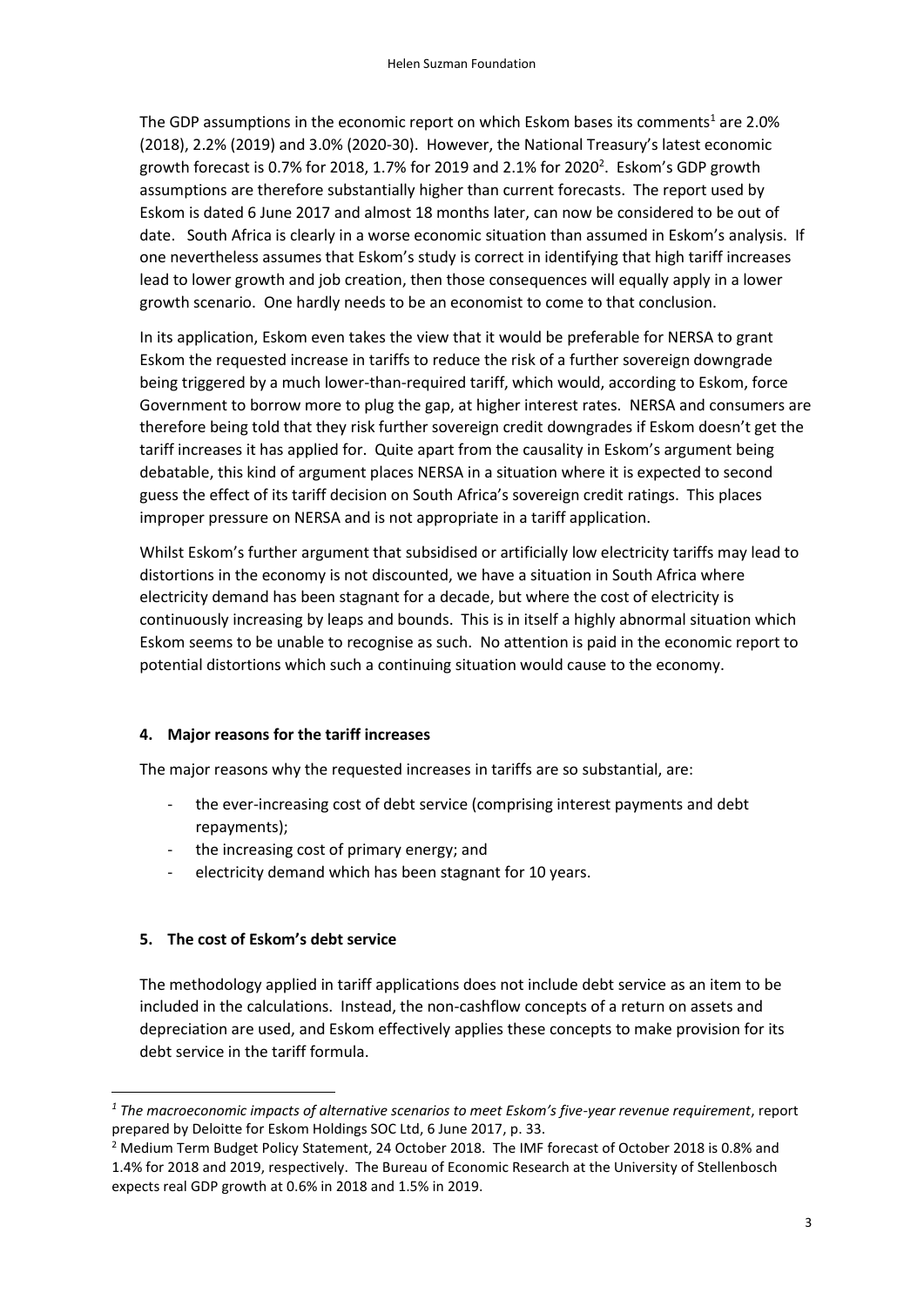However, Eskom 's position is that "revenue related collectively to depreciation and return on assets must match the debt service commitments entailing the debt repayments and interest payments". Requiring non-cashflow items (in this case a return on assets and depreciation) to match cashflow items (capital repayments and interest payments) makes no sense, but this is the way Eskom treats its debt service costs in the calculations. In the current application<sup>3</sup>, it is shown that debt service in the first two years of the three-year period is approximately R50bn higher than the theoretical return on assets and depreciation. Eskom's position is that it has decided to forgo this R50bn, "in the interest of the potential impact on consumers".

The increasing cost of debt service is the result of debt-financing the massive capital expenditure programme which Eskom has undertaken, mainly centred on the new coal-fired power stations at Medupi and Kusile. Eskom itself decided to manage the implementation of these projects, which have been plagued by huge cost overruns and serious delays.

On the occasion of the sod-turning ceremony at the Medupi site in 2007, Eskom announced an estimated construction cost of R80bn, with a completion date of 2015<sup>4</sup>. A more recent cost to completion estimate is R145bn<sup>5</sup>, with a completion date of 2020/21<sup>6</sup>. The other major project of Kusile was expected to cost R118.5bn to complete<sup>7</sup>, but this has now increased to R161.4bn<sup>8</sup>.

These cost overruns of more than R100bn have a direct impact on the size of Eskom's debt and its debt service requirements. The point that must be made in this context is that Eskom is effectively attempting to recoup the increased funding requirements (arising through cost overruns and delays) through increased consumer tariffs. Whether these increased capital costs are reasonable or not, does not seem to be addressed anywhere and the question arises as to whether NERSA has ever been provided with evidence that these increased costs were reasonable. Why should consumers be expected to pay whatever the final number may be? Why is Government, as Eskom's 100% shareholder, not attempting to alleviate this burden on consumers and indirectly on the economy?

Eskom's 2017/18 annual report reflects debt service of R44.5bn<sup>9</sup> and its forecast for 2018/19 amounts to R68bn<sup>10</sup> - this compares to the current tariff application's debt service forecasts of R73bn, R95bn and R95.5bn for 2019/20, 2020/21 and 2021/22 respectively. To put these debt service numbers into some kind of perspective: they represent 33% of the total revenue which Eskom has applied for over these three years.

As far as its debt service is concerned, Eskom's annual report for 2017/18 puts it as follows:

"The debt repayment profile, based on existing debt only, is relatively pressured over both the short and long term, with interest payments of approximately R215 billion and debt repayments of R228 billion over the next five years, and maturities currently extending to 2043."

This forecast amounts to an average annual debt service of R89bn up to and including 2022/23.

1

 $3$  Eskom Holdings MTYPD4 Revenue Application FY2019/20 – 2021/22, Table 2 on p. 12.

<sup>4</sup> Medupi Sod Turning Press Release by Eskom, 14 August 2007

<sup>5</sup> 2017 Annual Report, p. 55.

<sup>6</sup> 2018 Annual Report, p. 90

 $7$  2014 Annual Report, p. 120.

<sup>8</sup> 2017 Annual Report, p. 56.

<sup>9</sup> 2017/18 Annual Financial Statements, p. 5.

<sup>10</sup> Eskom Integrated Report 2018, p. 65.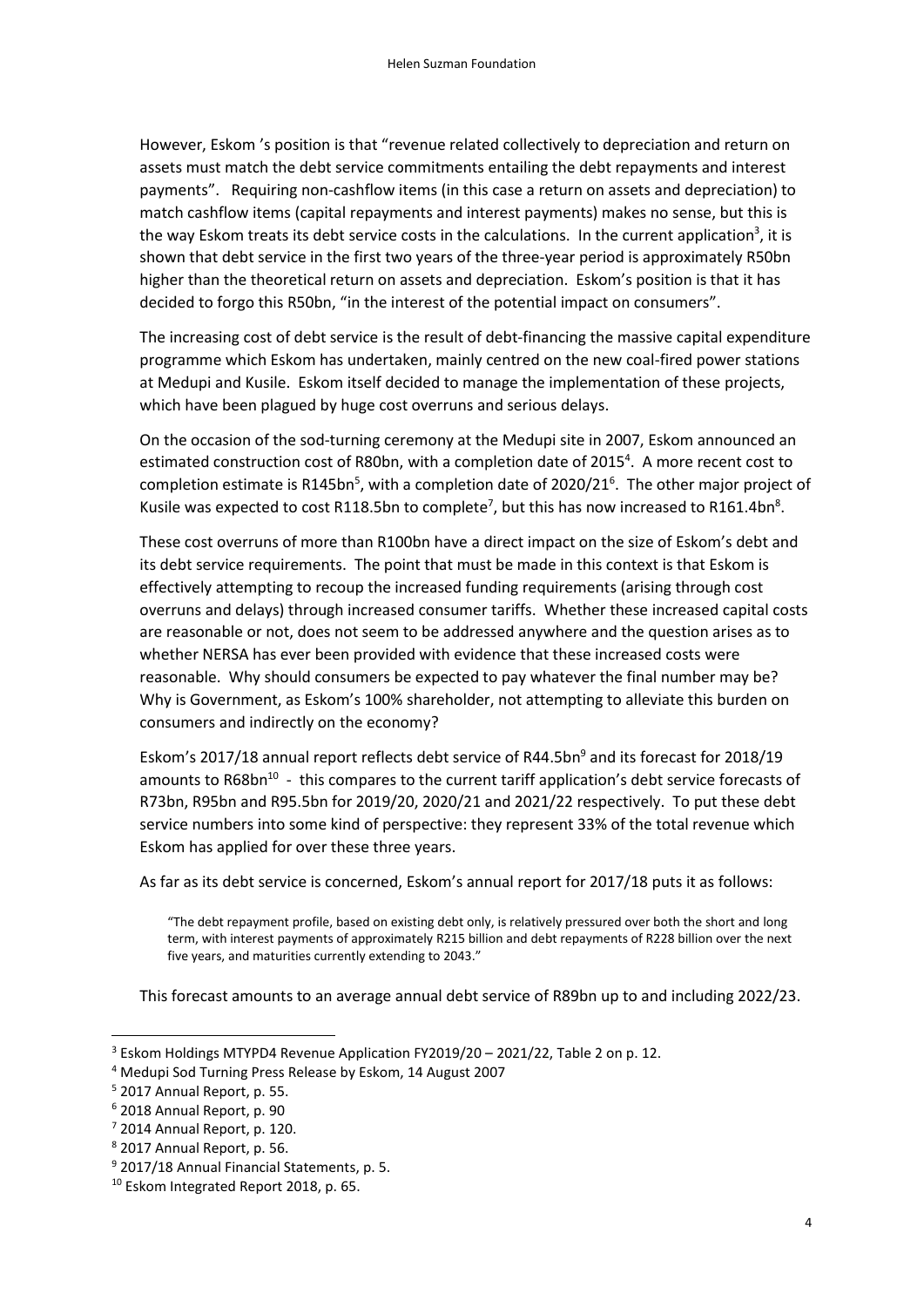The 2017/18 Annual Financial Statements $11$  also admitted that

"… while Eskom generates adequate cash to meet its operational requirements, it has to borrow to service debt and for investment activities."

Applying normal financial prudency standards, the immediate conclusion is that a company whose debt service equates to a third of its revenue and which has to keep on borrowing to service that debt, is in serious financial difficulties.

Eskom's debt situation becomes even more critical after the MYPD4 period: its forecasts for debt service in the year 2023/24 amount to R141.5bn, which is R46bn more than the debt service for 2021/22 (the last year of the MYPD4 period) $^{12}$ .

#### **6. Primary Energy Costs**

The increase in Primary Energy Costs (excluding IPPs and international purchases) is 54% from the 2018/19 NERSA decision to the first year of the MYPD4 application (and by 25% over Eskom's application for the 2018/19 year). The increase is mainly related to coal usage, with a variety of individual issues behind this increase, including the increase in the volume of coal purchased through short/medium term contracts.

In addition, Eskom's previous practice of engaging in "cost plus" contracts has been discontinued to a large extent (these long-term contracts applied to coal mines close to power stations which are dedicated to supplying coal to Eskom power stations, often with conveyor-belts). Eskom did not want to spend the capital needed to extend the life of these mines and this has given rise to increased short-term contracts, where the costs are much more unpredictable and where logistical issues create other problems (such as trucking by road). This problem is acknowledged in Eskom's 2018 Annual Report.<sup>13</sup> Whilst "cost plus" contracts may seem expensive from an upfront capital expenditure perspective on day one, short-term contracts can be vastly more expensive over the longer term.

The increased costs which result from this short-sighted policy, are now being placed on the shoulders of the consumer. It is submitted that NERSA should investigate the financial effects of Eskom's policy not to conclude "cost plus" contracts, but instead to replace them with short term coal purchase agreements.

#### **7. The size of Eskom's workforce**

In its analysis of its staffing levels, Eskom's 2018 Annual Report states that "we may be up to one-third overstaffed".<sup>14</sup> The number of employees is 48 628<sup>15</sup>. The tariff application states that the number of employees is assumed to decrease over the application period and that "this will

**.** 

<sup>11</sup> 2017/18 Annual Financial Statements, p. 5.

<sup>&</sup>lt;sup>12</sup> Eskom MYPD4 Application, p. 12.

<sup>13</sup> 2018 Annual Report, p. 100.

<sup>14</sup> 2018 Annual Report, p. 111.

<sup>15</sup> Ibid., p. 109.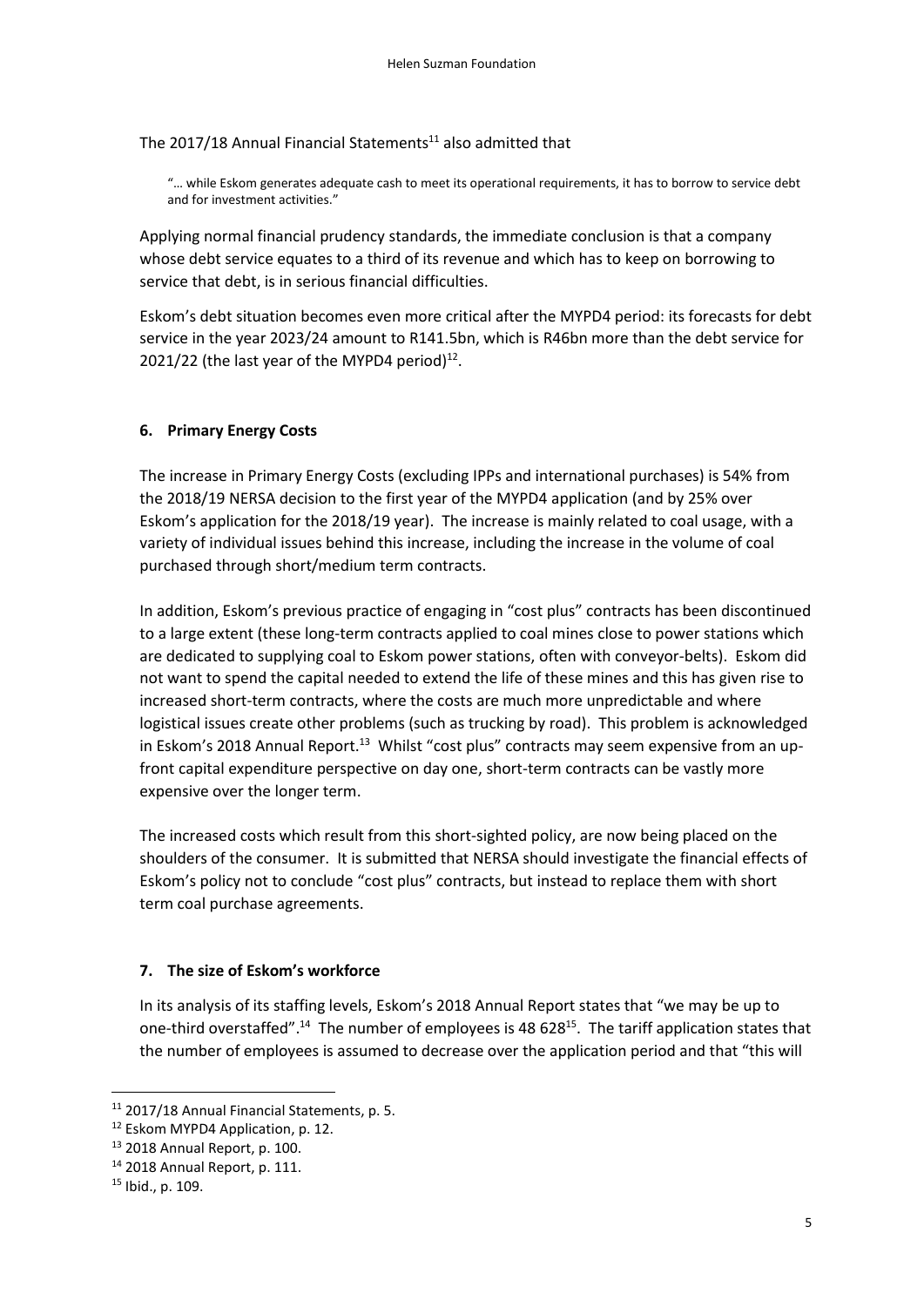occur through planned attrition or alternates that support savings initiatives and efficiencies". However, no details are provided in the application as to the expected rate of decrease.

The tariff application also confirms that Eskom employees are to benefit for the 2019/20 and 2020/21 years with an above inflation annual wage increase of 7%. (Note: annual CPI inflation in October 2018 was  $5.1\%^{16}$ ).

Eskom's request is therefore in effect that consumers are to fund wage increases at 1.9% above the current inflation rate for a workforce that is one-third overstaffed.

## **8. Stagnant demand**

In respect of electricity demand, it should be noted that it has been stagnant over the past 10 years, as a result of lower economic growth and consumer reaction to constantly rising electricity prices. Eskom's current tariff application assumes sales in 2021/22 at 218 292GWh, which is 2.7% higher than the 2017/18 level. However, the signs are that demand is actually decreasing at the moment: Eskom's presentation of 28 November 2018 on its 2018 interim financial results, states that there has been a decline of 0.8% in year-to-date sales volumes.

## **9. Eskom has a business model that is no longer appropriate**

It is disappointing to see that the tariff application shows no signs of Eskom realising that drastic action is needed to address its basic problems: it is unable to contain its costs in the face of continuous stagnant demand, which shows no real signs of changing. A commercial enterprise that functions in this manner would have had to apply for business rescue long ago, unless its consumers are prepared to pay whatever it takes to keep it afloat. An effective monopoly on a basic essential service to the country allows Eskom to exploit its position in this regard.

In its 2018 Annual Report, Eskom announced that it would undertake a strategy review, expected to be complete by September 2018. The most recent reference by Eskom to such a strategy review is contained in its presentation on its 2018 interim financial results of 28 November 2018. In that presentation, it mentions that Phase I of the strategic review is currently being discussed with the shareholder ministry, but no further details are provided. Given the circumstances in which Eskom finds itself, one would also have expected some reference to Eskom's medium to longer term strategy in a three-year tariff application, but the document is silent on this aspect. The three-year tariff application reads as if it's business as usual.

The simple truth is that Eskom's business model is no longer fit-for-purpose and there is no indication as to what it is doing about it.

## **10. Government now accepts that renewable energy is cheaper than the alternatives**

The Department of Energy published a draft Integrated Resource Plan (IRP) for comment on 27 August 2018. This document represents Government's long-term electricity infrastructure development plan. The draft IRP states that the Independent Power Producer programme

**.** 

<sup>16</sup> Stats SA press release of 21 November 2018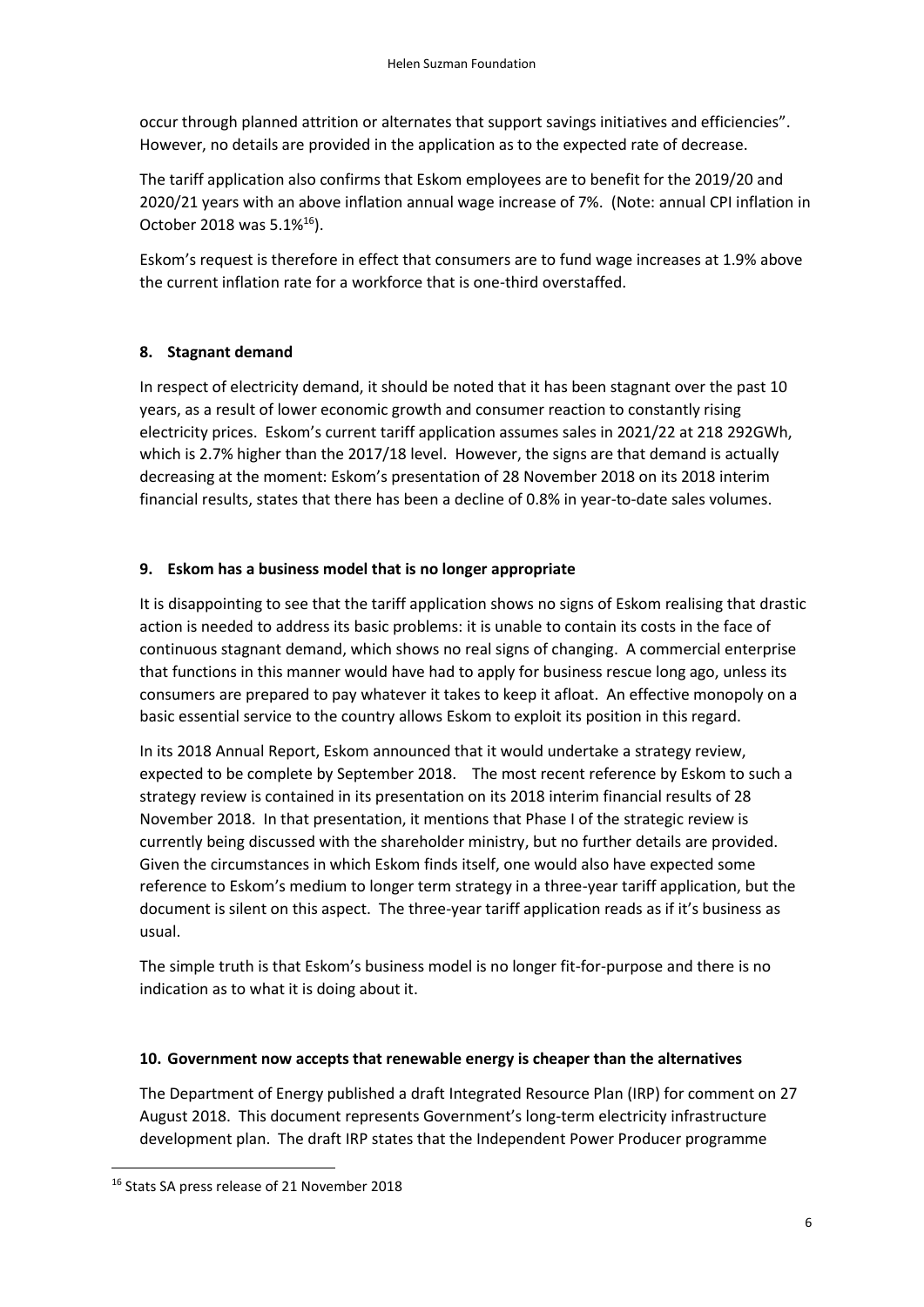("**IPP**" - the Government approved renewable energy programme), together with Eskom's own capacity increase, ending with the completion of the Kusile coal-fired power plant in 2022, will provide more than sufficient capacity to cover projected demand up to 2025. It also finds that the scenario which does not place any limits on the building of renewable energy sources, provides the least-cost option by 2030 (and beyond that, to 2050). The IRP's recommended plan provides for wind and solar power to make up 21% of total installed capacity by 2030.

Thankfully, this draft IRP does not suffer from the obvious manipulation which allowed the previous draft IRP of November 2016 to include a nuclear option. Pending finalisation of the new draft IRP, Eskom cannot now avoid having to work out how it can integrate this cheaper electricity into its network. Eskom has complained on a regular basis of the IPP costs it has to cover, but it should be noted that that relates to the initial renewable programme, which was much more expensive than what is now available.

In the public discussion about the problems of increasing reliance on renewable energy, much has been said about the potentially negative impact on grid stability, especially by proponents of nuclear energy. This concerns the question of whether a system which relies on renewable power has an ability similar to that of a conventional system, to withstand sudden major failures to avoid a total system breakdown. One would assume that the countries which do use renewable energy to a large degree, are able to deal with this issue. It is interesting to note the major users of variable renewables (ie. solar and wind), are: Denmark (55%), Uruguay (30%), Germany (27%), Ireland (26%), Portugal (24%) and Spain (22%). $^{17}$  In contrast, purchases from the IPPs by Eskom in 2017/18, constituted only 4% of the total available electricity for distribution<sup>18</sup>.

## **11. NERSA's wider responsibility**

It will be noted that we have not even addressed the well-publicised instances of corrupt behaviour at Eskom or the reasons for the continued danger of load shedding. These relate to board/management oversight or operational issues which Eskom should be able to deal with internally within its existing structures and procedures.

However, the issues of stagnant demand, very high debt service costs and a changed energy environment, require a major strategic review which would need to consider realistic demand forecasts, Eskom's financial position and its future generating and distribution policy.

In this wider context, NERSA has a definite role to play. The legislation which sets out NERSA's mandate provides that in addition to regulating prices and tariffs:

it must issue rules designed to implement the national government's electricity policy framework, the integrated resource plan<sup>19</sup> and the Act<sup>20</sup>;

1

<sup>17</sup> Tobias Bischof-Niemz and Terence Craemer, *South Africa's Energy Transition, A Roadmap to a Decarbonised, Low-cost and Job-rich Future*, Routledge 2018, p. 26. For more background on grid stability, see p. 104 *et seq*. of this publication.

<sup>18</sup> Eskom Integrated Report 2018, p. 141.

<sup>&</sup>lt;sup>19</sup> Defined in the Electricity Regulation Act, no. 4 of 2006, as "a resource plan established by the national sphere of government to give effect to national policy" - which will obviously have to be revised following adoption of a new IRP, following publication of a draft IRP, as mentioned in this submission.

<sup>&</sup>lt;sup>20</sup> Section 4(a)(iv) of the Electricity Regulation Act, no. 4 of 2006.